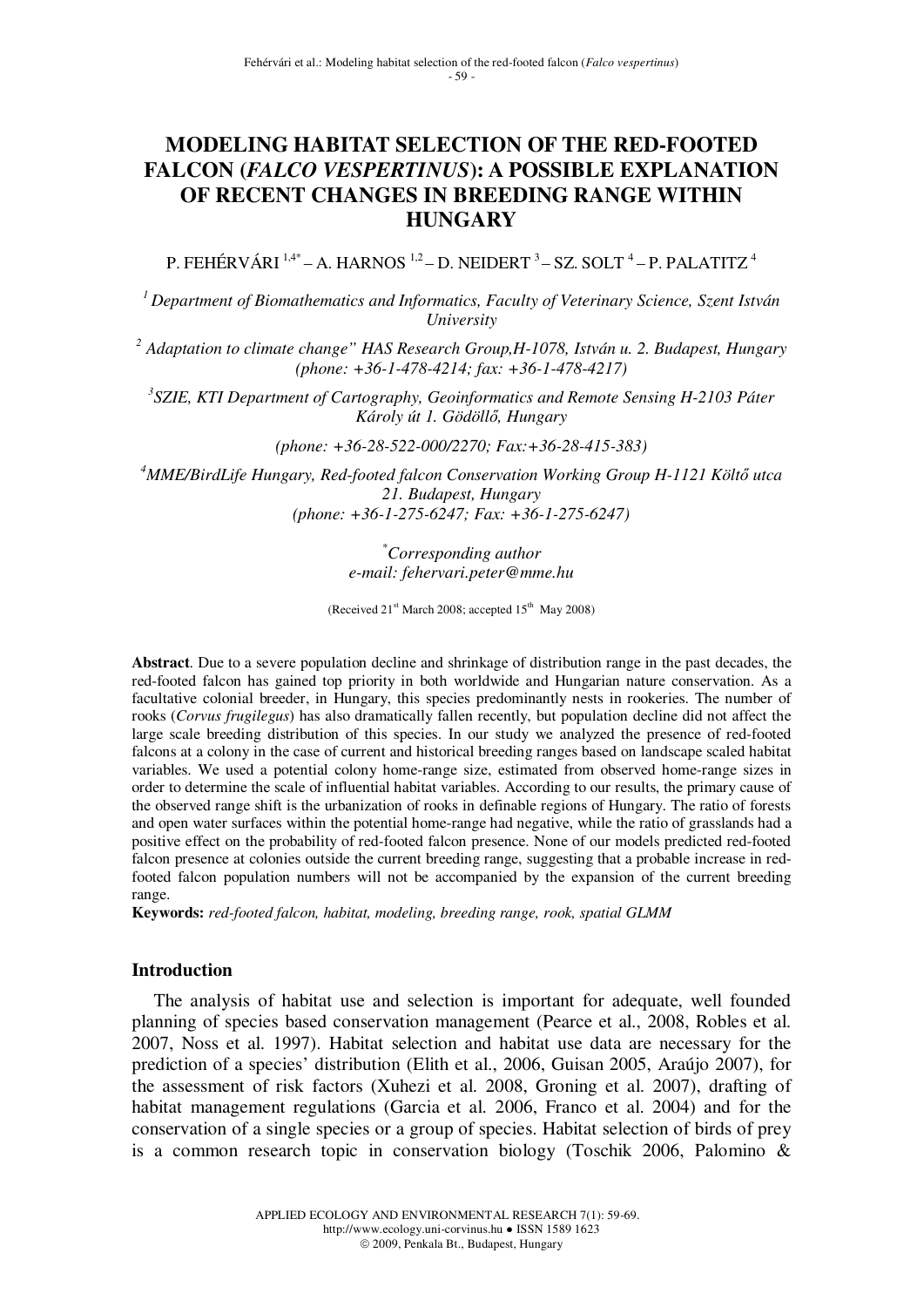Carrascal 2007, Lopez-Lopez et al. 2007, Bustamante 1997), since these birds are good environmental bioindicators (Newton 1979, Roberge & Angelstram 2004) and are often referred to as umbrella or flagship species (Sergio 2006, Ozaki 2006).

The red-footed falcon is an endangered colonial raptor species, with a continually diminishing population, classified as near threatened by the IUCN Red List (http://www.iucnredlist.org/details/144562). The breeding range is in open, typical steppe type habitats ranging from Eastern Europe to Lake Baikal in Central Asia (del Hoyo et al. 1994). This species is a long distance migrant, with presumed wintering grounds in South-Western Africa: from the Northern parts of the South African Republic through Namibia, Botswana, Angola, Zimbabwe and Zambia (del Hoyo et al., 1994, van Zyl pers. comm.).

The territory of Hungary – which is the westernmost edge of the species' distribution range (del Hoyo et al., 1994) – is almost negligible compared to its whole distribution area, but it has considerable importance in the conservation of this small bird of prey (Bagyura & Palatitz 2004). Hungarian nature conservation has always paid a great deal of attention to the protection of red-footed falcons, so the overall population estimates for the country are probably the most accurate throughout the world (Bagyura & Palatitz 2004).

The first country-wide survey performed by Keve and Szíjj (1957) in the middle of the last century estimated the breeding population to be 2200-2500 pairs, while the size of the population in 2006 was estimated at 500-600 pairs (Palatitz et al. 2006). The methods used in these surveys differed markedly, therefore direct comparison cannot be made, but it is certainly true that the population had significantly decreased – possibly by up to 50% – during the past decades (*Fig. 1.*).





*5,6Bagyura & Palatitz 2004, <sup>7</sup>Palatitz et al., 2005, <sup>8</sup>Palatitz et al. 2006* 

APPLIED ECOLOGY AND ENVIRONMENTAL RESEARCH 7(1): 59-69. http://www.ecology.uni-corvinus.hu ● ISSN 1589 1623 2009, Penkala Bt., Budapest, Hungary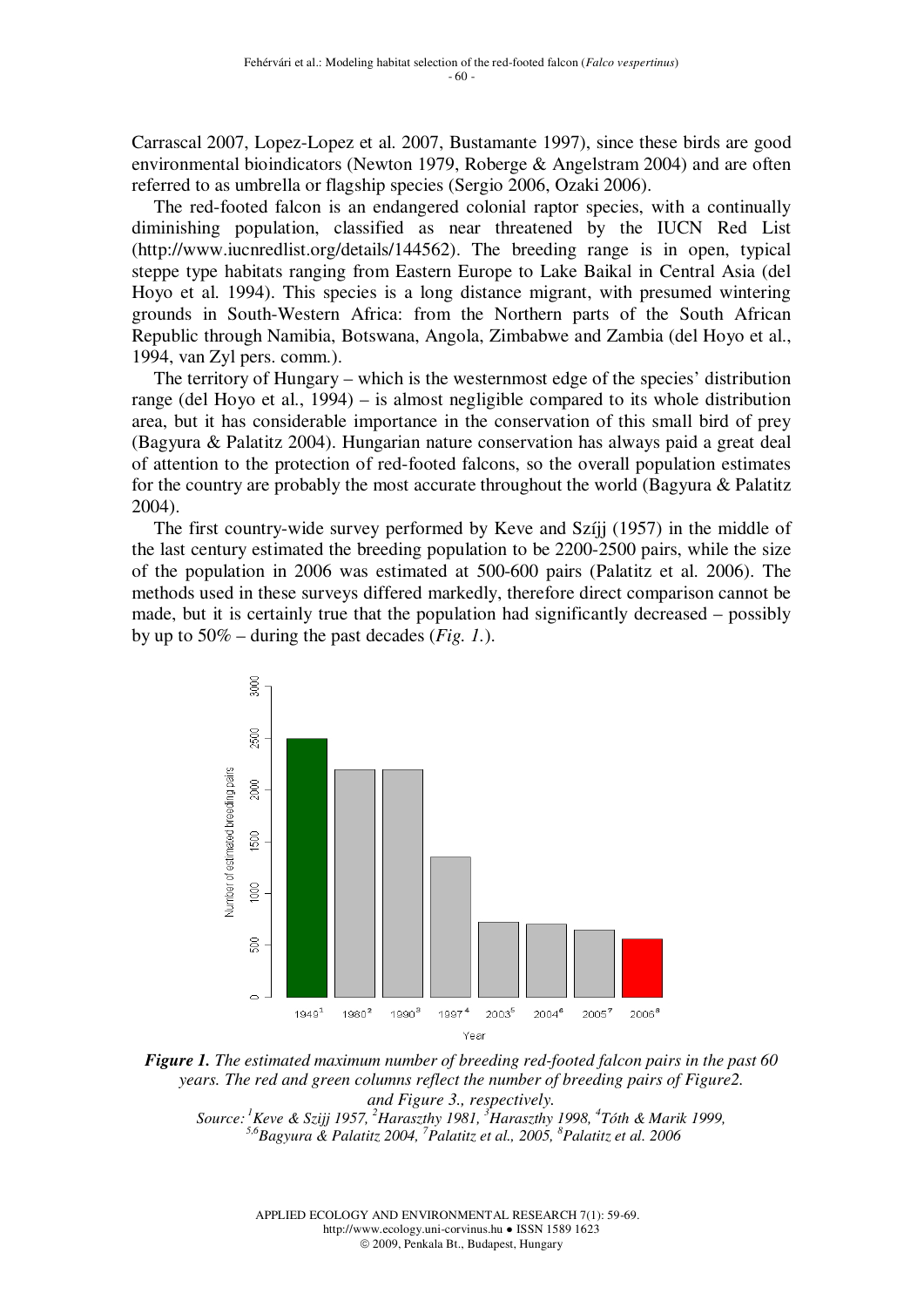Beyond the overall population decline, the spatial distribution of breeding birds was found to be radically different during the 2006 survey (*Fig. 2.*) compared to 1949 (*Fig. 3.*). It is obvious that by 2006 red-footed falcons occupied almost exclusively the Great Plain region, practically deserting Transdanubia and Northern Hungary.



*Figure 2. The distribution of red-footed falcons in Hungary according to the 2006 survey. Red polygons mark municipipaity borders where breeding pairs were recorded in colonies or as solitary pairs.* 



*Figure 3. Distribution of red-footed falcons in Hungary according to the 1949 survey. Green polygons mark municipality borders where red-footed falcon breeding was recorded in rookeries.* 

The conditions for the colonial nesting of red-footed falcons are primarily provided by rookeries (Horváth 1964). The rook used to be a wide-spread, common species from the 1940's (Vertse 1943) to the 1980's (Kalotás & Nikodémusz 1981, Kalotás 1984), but as a consequence of an intensive eradication campaign in the mid 80's, the population rapidly decreased throughout the country (Kalotás 1987, Solt 2008) from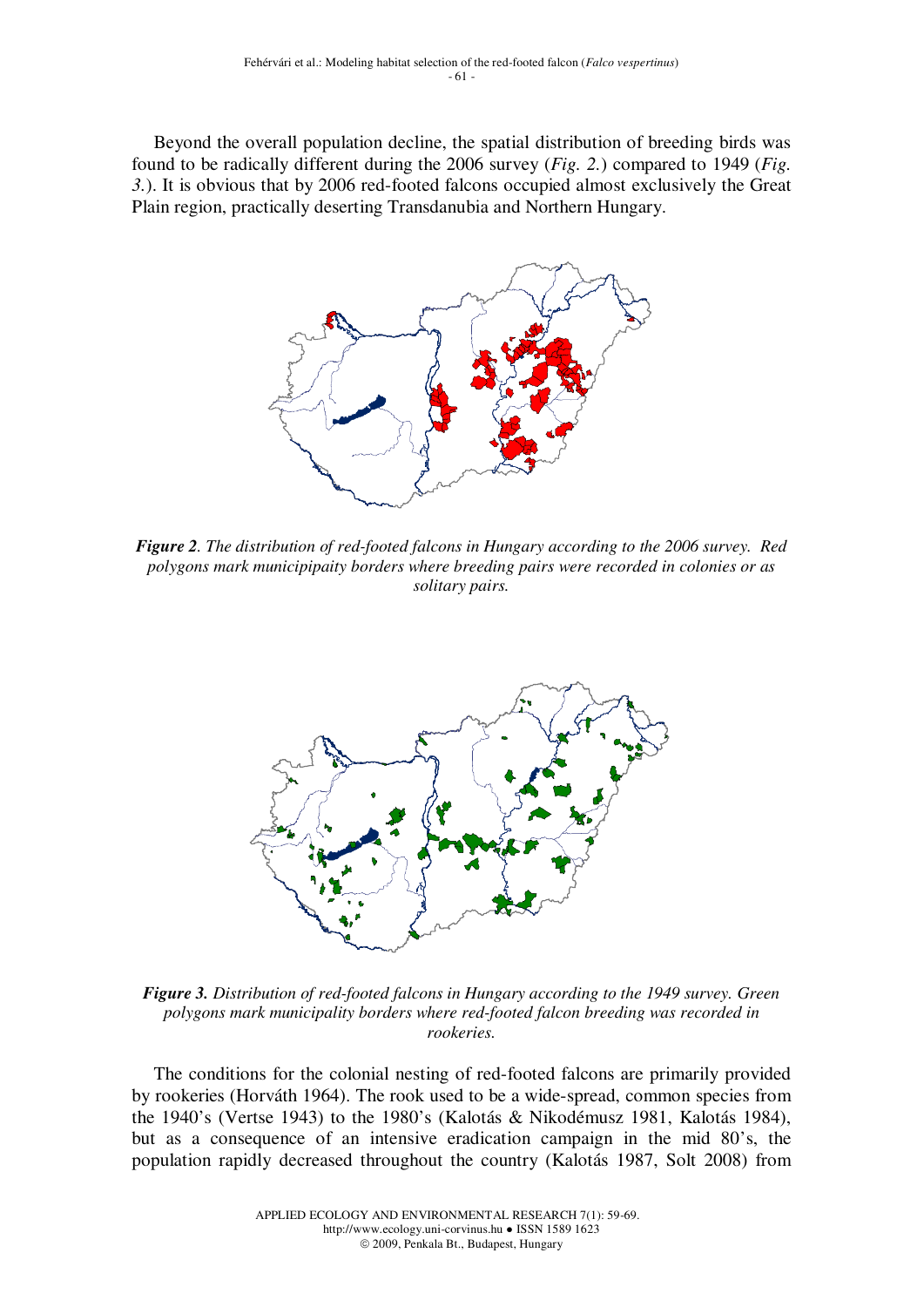about 260.000 to almost 23.000 pairs in approx. 30 years. In order to halt this trend, the rook was declared protected by the Hungarian Nature Conservation Authorities in 2001.



*Figure 4. Rook colonies in 2006. Despite the approx. 90% decline in the rook population, the large scale distribution of rookeries was not affected.* 

As the result of the rook population decline, the number of rookeries suitable for the colonial nesting of red-footed falcons also decreased. In order to compensate for this loss, artificial nest box colonies are being established by the Life-Nature Red-footed falcon conservation project personnel (Solt et al. 2005, www.falcoproject.hu). Despite this large scale decrease in the number of breeding rook pairs, rookeries are still available for red-footed falcon nesting throughout Hungary (*Fig. 4.*). Red-footed falcon population decrease therefore can, to some degree, be explained by the crash of the rook population, but the recent changes in breeding range cannot be directly linked. In this study we analyzed the relationship between landscape scale habitat variables and the spatial distribution of colonies used by red-footed falcons in order to understand how these variables affect the current distribution pattern.

### **Materials and methods**

As an initial step, we collected the coordinates of all colonies suitable for red-footed falcon breeding and defined the current breeding range in 2006. In the second stage we assessed the potential home-range of a red-footed falcon colony. This was carried out using habitat use analysis data deriving from a three-year radio-telemetry study. The following step was to draw the potential home-ranges around the coordinates of every colony and to intersect these with a GIS database containing habitat describing variables. The variables within the potential home-ranges of every colony were later used for statistical modelling.

### *Data*

The geographical coordinates of colonies derived from two separate databases: the integrated population monitoring database of the red-footed falcon LIFE program, and the database of Rare and Colonial Bird species of the Hungarian Ministry of Enviorment and Water (Solt 2008).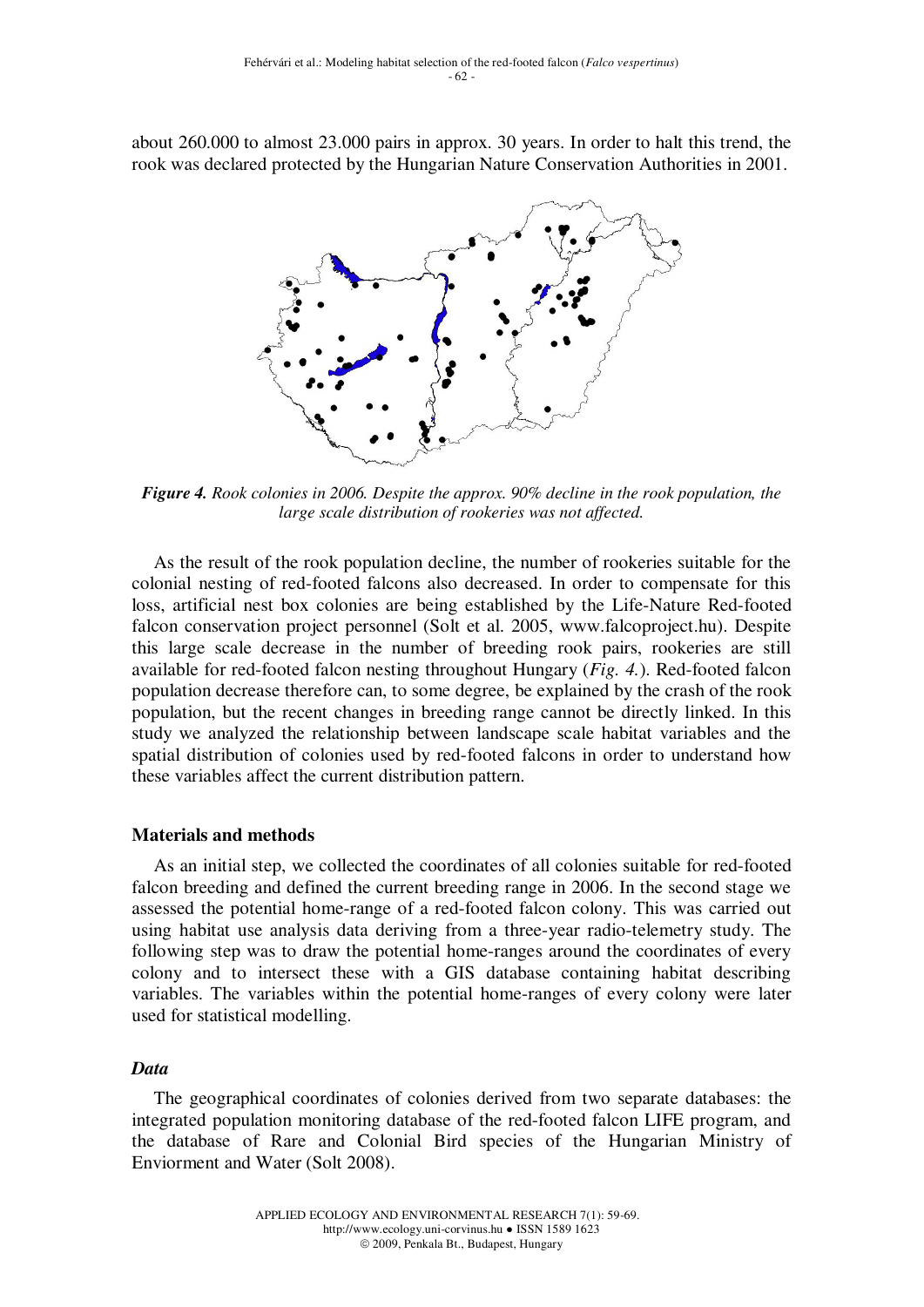The analyses were carried out on two spatial scales. To be able to assess the differences between the 1949 (*Fig. 3.*) and 2006 breeding distribution (*Fig. 2.*) and to understand the pattern of colony occupation within the current breeding range, we spatially defined the "historic" and "current" breeding ranges.

We considered the whole area of Hungary as the "historic" breeding range, because the 1949 distribution (*Fig. 3.*) shows that there was at least one colony in every large region (apart from high altitude closed forests), therefore we did not a priori exclude any colonies based solely on its location. While the databases hold 198 potentially suitable colonies, we had to exclude the ones where the potential home-ranges protruded Hungary's border. Therefore 162 colonies: 41 colonies with red-footed falcon presence and 121 without red-footed falcon presence were used in the analysis

The current breeding range was defined based on the municipality borders of *Figure 2.* by applying a 500 meter buffer to the outline of the polygons and connecting the outer edges (*Fig. 4.*)*.* Two municipality borders (on the Northwestern and Northeastern part of the country) were excluded from the current breeding range because they hold only four solitary pairs altogether. Therefore, the defined current breeding range holds all colonies occupied by red-footed falcons and over 99% of the solitary pairs.

## *Defining the potential home-range of a colony*

The true home-ranges of individual red-footed falcons were estimated from the data of the LIFE program's ongoing habitat preference analysis. We radio-tagged 24 birds in the 2006 and 2007 breeding seasons with 3.5g "Biotrack TW-4" radio-tags. The birds were directly followed during their hunting, and the exact location of hunting events and other habitat use variables were recorded (see methods in: Franco et al. 2007, Tella et al.1998).

Based on the individual home-ranges, we estimated the potential home-range of a colony to be a 3000 meter radius circle, which covers at least 95 % of the localization points of the studied colonies (unpublished data).



*Figure 5. Defining the "current" breeding range of red-footed falcons. The red polygons shown on the map mark the municipality borders where red-footed falcon breeding occurred in 2006 according to the monitoring data. The ruby red large polygon shows the area defined as the "current" breeding range in our analyses.*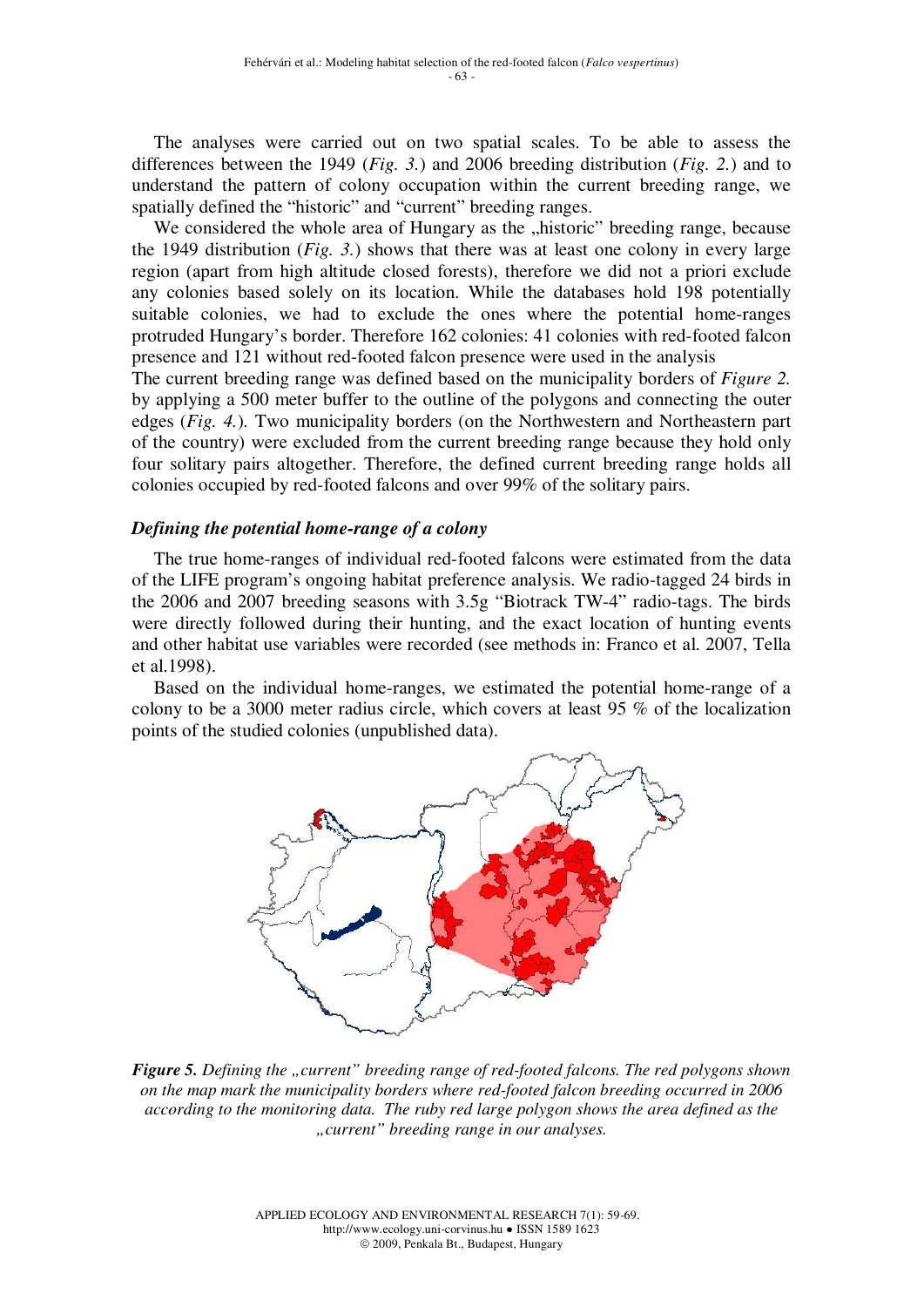## *Habitat variables*

The habitat variables were extracted from the CORINE land cover frameworks GIS database. In Hungary, this database was created by SPOT4 Xi+M type satellite images shot in 1998 and 1999. The CORINE has 79 land cover categories. The minimum area of uniform polygons is 4 ha. Although the database is relatively out of date, it is still usable to analyse certain variables due to its coarse resolution. The 79 variables were summed and transformed into 12 biologically relevant variables (*Table 3.*).

The potential home-range size (3000 meter radius circles) was used to obtain the spatial explanatory variables surrounding each colony. We used the size, length and number of the habitat categories within the potential home-ranges for the analyses.

| Variable                 | Unit           |
|--------------------------|----------------|
| Water canals             | Meter          |
| Forest                   | Ha             |
| River                    | H <sub>a</sub> |
| Road                     | meter          |
| Grassland                | Ha             |
| Small parcel arable land | Ha             |
| Large parcel arable land | Ha             |
| Farms                    | pcs            |
| Settlements              | Ha             |
| Railroad                 | meter          |
| Water surface            | Ha             |
| Wetlands                 | Hа             |

*Table 1. Spatial variables used to model landscape scale breeding colony occupancy of red-footed falcons* 

## *Statitstics*

We used Spatial Generalized Linear Mixed Effects Models (Spatial GLMM) with logit link and binomial response to analyse the presence/absence of red-footed falcons in relation to landscape scaled habitat variables on both historic and current breeding range scales. Model selection was carried out by applying a decision tree (CART model) to all variables. The variables grouping the observations were used as explanatory variables in the Spatial GLMMs. Decision tree pruning was carried out by optimizing the complexity parameter (Faraway 2005). We categorized the variables into 5 ascending categories to aid better understanding of decision tree outputs, while we used the relative size of the same variables in the GLMMs. We fitted a spatial GLMM on the observations when the explanatory power of the decision tree was sufficient and the hierachical structure of the grouping variables was biologically interpretable. The explanatory power of the GLMMs was more or less smaller than that of the decision trees, possibly due to the spatial autocorrelation of the expalanatory variables. The CART models were unable to differentiate between artificial and natural colonies (decision tree, Cohen's  $\kappa = 0.23$ , 95% Confidence Interval:-0.02, 0.47), therefore we did not distinguish colony types in the analyses.

We used the QGIS sofware (www.qgis.org) to handle and map GIS variables, and the R 2.8 sofware for data analysis (R Development Core Team 2007). The most important R packages and their role in the analysis are presented in *Table 2*.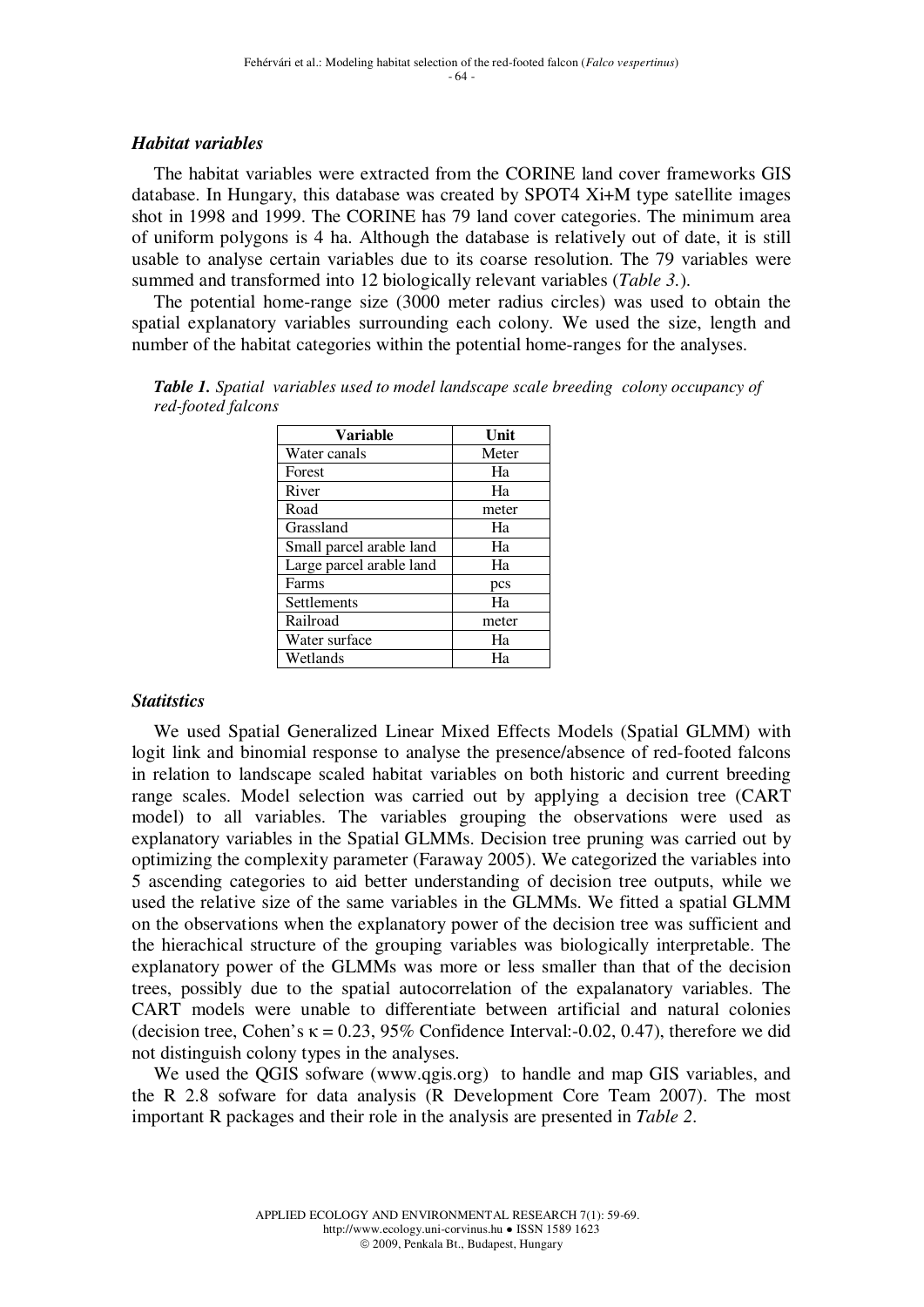| Package     | Role                              | <b>Authors</b>      |
|-------------|-----------------------------------|---------------------|
| Adehabitat  | Home range estimation             | Calange             |
| aspace      | Measuring spatial distance        | Remmel & Buliung    |
| spdep       | Measuring spatial autocorrelation | Bivand              |
| mvpart      | CART models                       | Therneau & Atkinson |
| <b>MASS</b> | Spatial GLMM                      | Venables & Ripley   |

*Table 2. Most important R packages and their role used in the analyses* 

## **Results**

## *"Current" breeding range*

The grouping variables of the decision tree applied on the current breeding range scale were: "Forest", "Large parcel arable lands" and "Grasslands". The spatial GLMM fitted with these variables correctly classified 74 % of the observations (Cohen's  $\kappa = 0.48$ , 95% Confidence Interval: 0.3, 0.67). The "Large parcel arable land" variable had no siginifcant effect, the "Grassland" variable had marginally significant positive effect, while the "Forest" variable had significantly negative effect, according to the model (*Table 3.*).

*Table 3. The output of the spatial GLMM fitted on the presence/absence of red-footed falcons at a colony within the "current" breeding range.* 

|                           | estimate | <b>SE</b> | t-value | p-value |
|---------------------------|----------|-----------|---------|---------|
| Intercept                 | $-1.37$  | 1.53      | $-0.89$ | 0.3746  |
| Grassland                 | 0.03     | 0.019     | 1.68    | 0.0599  |
| Forest                    | $-0.52$  | 0.20      | $-2.58$ | 0.0164  |
| Large parcel arable lands | 0.013    | 0.019     | 1.01    | 0.4951  |

Although the "Large parcel arable land" had a significant grouping effect in the decision tree, it turned out to be non-significant in the spatial GLMM. This is probably due to the strong spatial autocorrelation of this variable. Presumably, decision trees overestimate the grouping effects of highly autocorrelated variables, hence the contradiction of the role of this variable in the different statistical analyses.

## *"Historic" breeding range.*

The decision tree applied on the "historic" breeding range scale (i.e. the whole country) classified 90% of the observations correctly. The grouping variables were: "Roads", "Water surface", "Forest" and "Grassland". The spatial GLMM fitted with these variables classified 87% of observations correctly (*Table 6.*). The classification of this model is also significantly deviating from random classification (Cohen's  $\kappa = 0.52$ , 95% Confidence Interval: 0.51, 0.78). All grouping variables of the decision tree stayed significant in the spatial GLMM.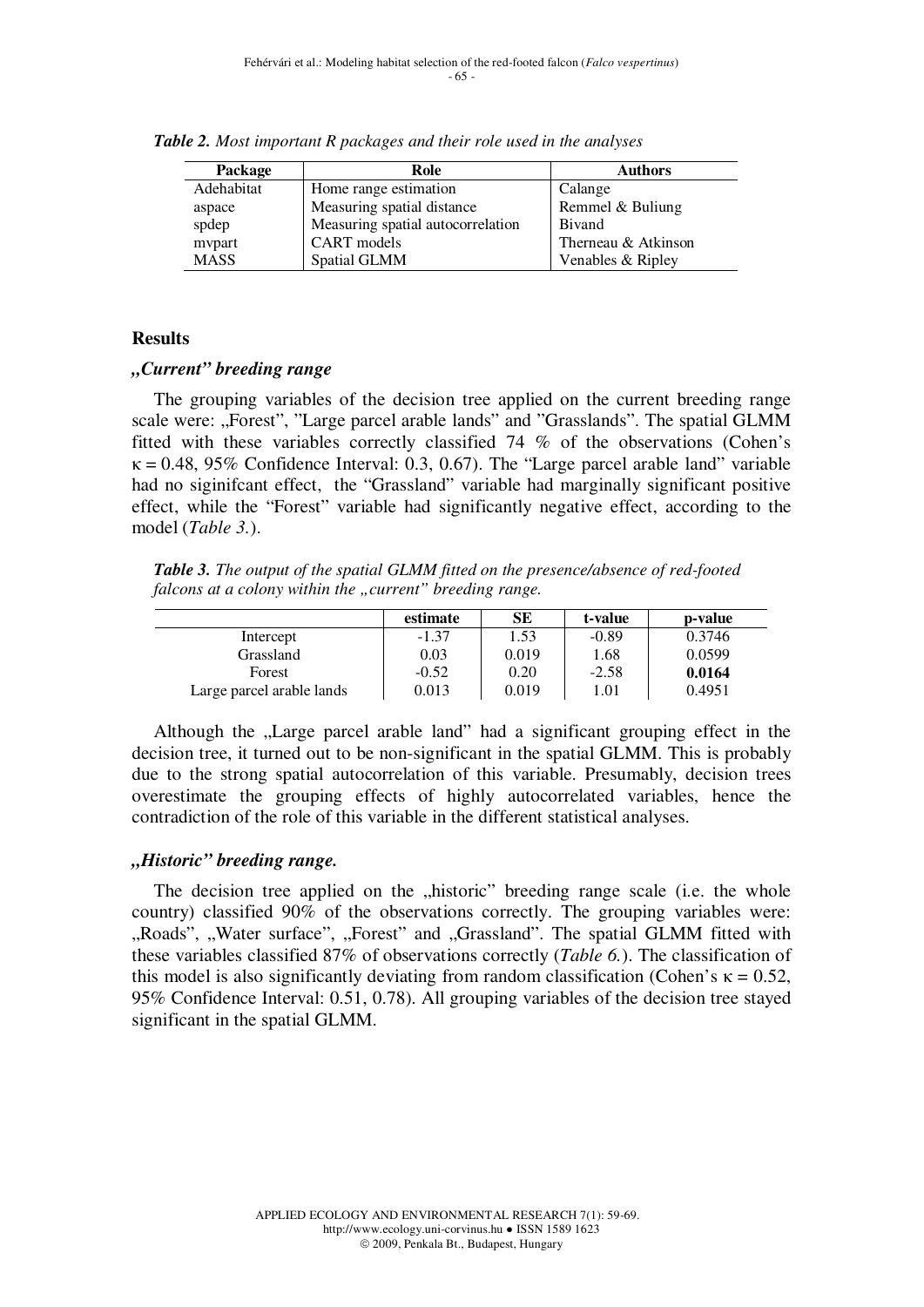|               | estimate | SЕ    | t-value | p-value |
|---------------|----------|-------|---------|---------|
| Intercept     | $-3.33$  | .16   | $-2.87$ | 0.005   |
| Forest        | $-1.5$   | 0.33  | $-4.52$ | < 0.001 |
| Grassland     | 0.042    | 0.01  | 3.53    | < 0.001 |
| Road          | $-0.19$  | 0.085 | 2.21    | 0.023   |
| Water surface | $-1.07$  | 0.4   | $-2.63$ | 0.008   |

*Table 4. The output of the spatial GLMM fitted on the presence/absence of red-footed falcons at a colony within the "historic" breeding range.* 

The significant "Road" variable is highly correlated with the ratio of "Settlement" variable (Spearman's rank correlation coefficient  $= 0.75$ , p $< 0.0001$ ) within the potential home range, therefore it can be used as an indicator of human presence. If the "Settlement" variable occupied more than 25% percent of the potential home-range of a given colony, we classified it as urban colonies. Out of the 76 rookeries outside the current breeding range, 58 are classified as urban colonies. On the other hand, only 3 out of the 86 colonies within the current breeding range are classified as urban colonies. The "Forest" variable had a negative effect on the probability of red-footed falcon presence at a given colony on both spatial scales, although there is a large difference in the ratio of forests between the two breeding ranges. The "historic" model does not predict red-footed falcon presence at any of the colonies outside the current breeding range (*Fig. 6.*).



*Figure 6. The predictons of the historic breeding range model. According to our model predictions, there are no colonies suitable for red-footed falcon breeding outside the current breeding range.*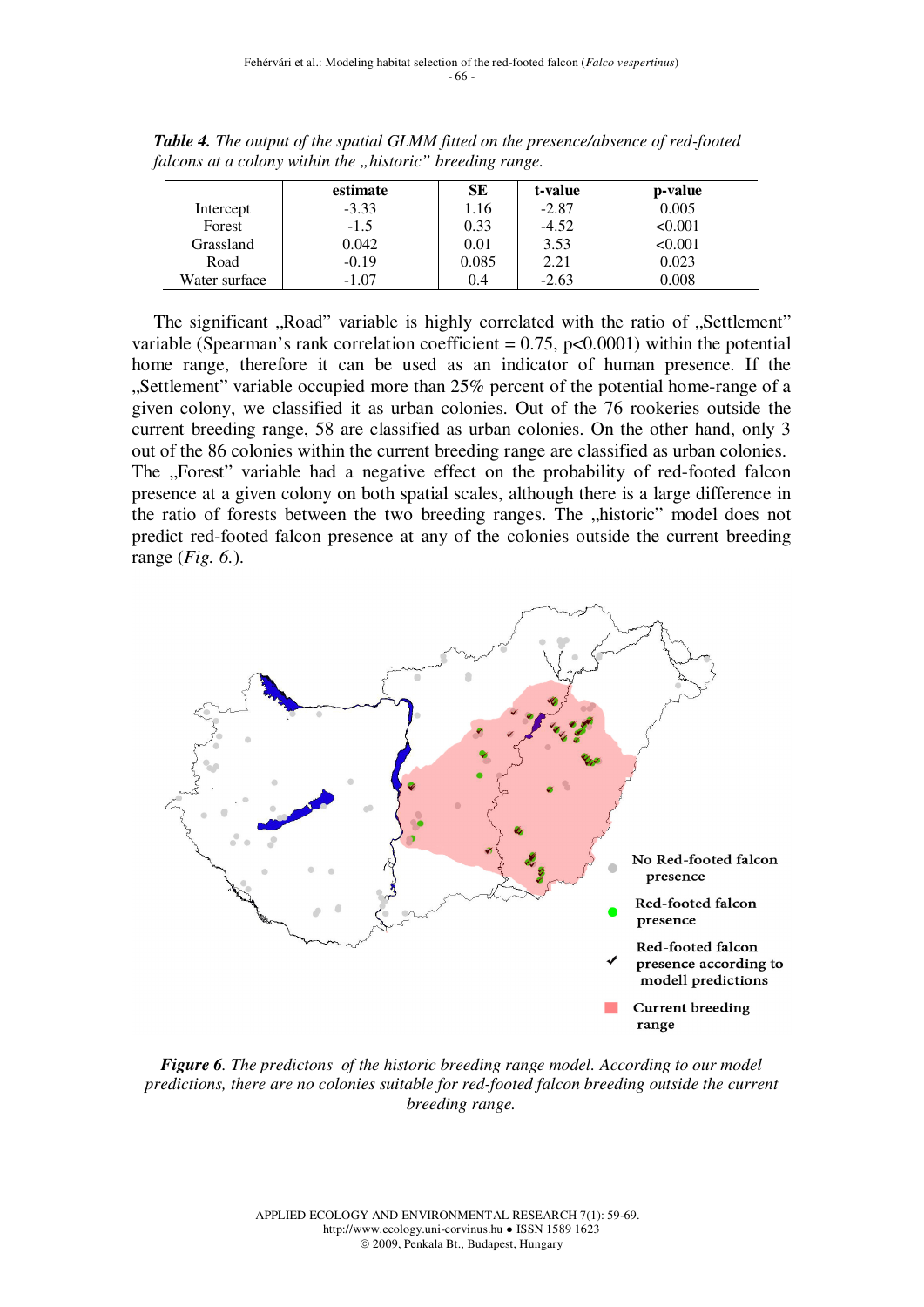### **Discussion**

Although the classification of the model fitted on the current breeding range is moderately accurate (74%), it reveals an interesting pattern in the case of the "Forest" variable. This variable has significant negative effect on the probability of red-footed falcon presence in models fitted on both spatial scales, even though the variable range is quite different. The CORINE can only differentiate forest patches larger than 4 ha, therefore the 3-4% of forests in the potential home ranges of colonies within the current breeding range practically mean a few small patches or one larger patch. The Goshawk (Accipiter gentilis) is a regular, well distributed (Haraszthy 1988) predator of the redfooted falcons (pers. obs., Bagyura & Haraszthy 1994), occupying small to large forest patches for breeding. Therefore, the observed colony occupying pattern of red-footed falcons can be explained as a predator avoiding strategy (e.g. Brodie & Formanowicz 1991, Fontaine & Martin 2006).

The positive effect of grasslands was not as significant as expected in the current breeding range model. The habitat use analyses revealed that this species uses agricultural lands relatively often for hunting (Fehérvári et. al 2006), suggesting that the birds can substitute grasslands to a certain degree, similar to lesser kestrels (Tella et. al 1998), causing the "Grassland" variable's lower explanatory power. The significant difference between colonies outside the current breeding range and the ones currently occupied by red-footed falcons can be explained by two reasons: 1) the previously mentioned urbanization of rooks outside the current breeding range, and 2) that the landscape has been significantly transformed over the past decades. Source: Central Statistical Institute: http://portal.ksh.hu/pls/ksh/docs/hun/agrar/html/tabl1\_3\_1.html). Presumably, landscape modification has been greater outside the current breeding range, but most probably these two main causes acted synergistically to generate the current red-footed falcon breeding distribution. This presumption may be confirmed by the prediction map of the "historic" breeding range model, which does not predict redfooted falcon occurrence outside the current breeding range (*Fig. 5.*). Although our model variables derive from a coarse GIS database, and we only considered the distribution pattern of one year's red-footed falcon breeding distribution, our model predictions may aid the mid-term nature conservation strategy of this near threatened species. It is quite clear that – in the current situation – without the local redistribution of rookeries (i.e. from urban to natural habitats outside the current breeding range of red-footed falcons) there is a low chance of red-footed falcon breeding range reexpansion.

**Acknowledgements.** This work was partly supported by the "Conservation of the Red-footed falcon in the Pannon Region" LIFE NATURE program and OTKA T049157 grant and MME/BirdLife Hungary's Monitoring Centre. We are grateful for Anna Nagy and two anonymous reviewers who provided helpful comments on this manuscript and we thank every volunteer for their indispensable help in data collection.

#### **REFERENCES**

- [1] Araújo M.B., New M. (2007): Ensemble forecasting of species distributions. −Trends in Ecology & Evolution 22: 42-47
- [2] Bagyura, J., Haraszthy, J. (1994): Adatok a héja (Accipiter gentilis) ragadozómadár- és bagolytáplálékához −Aquila, 101, pp. 89-92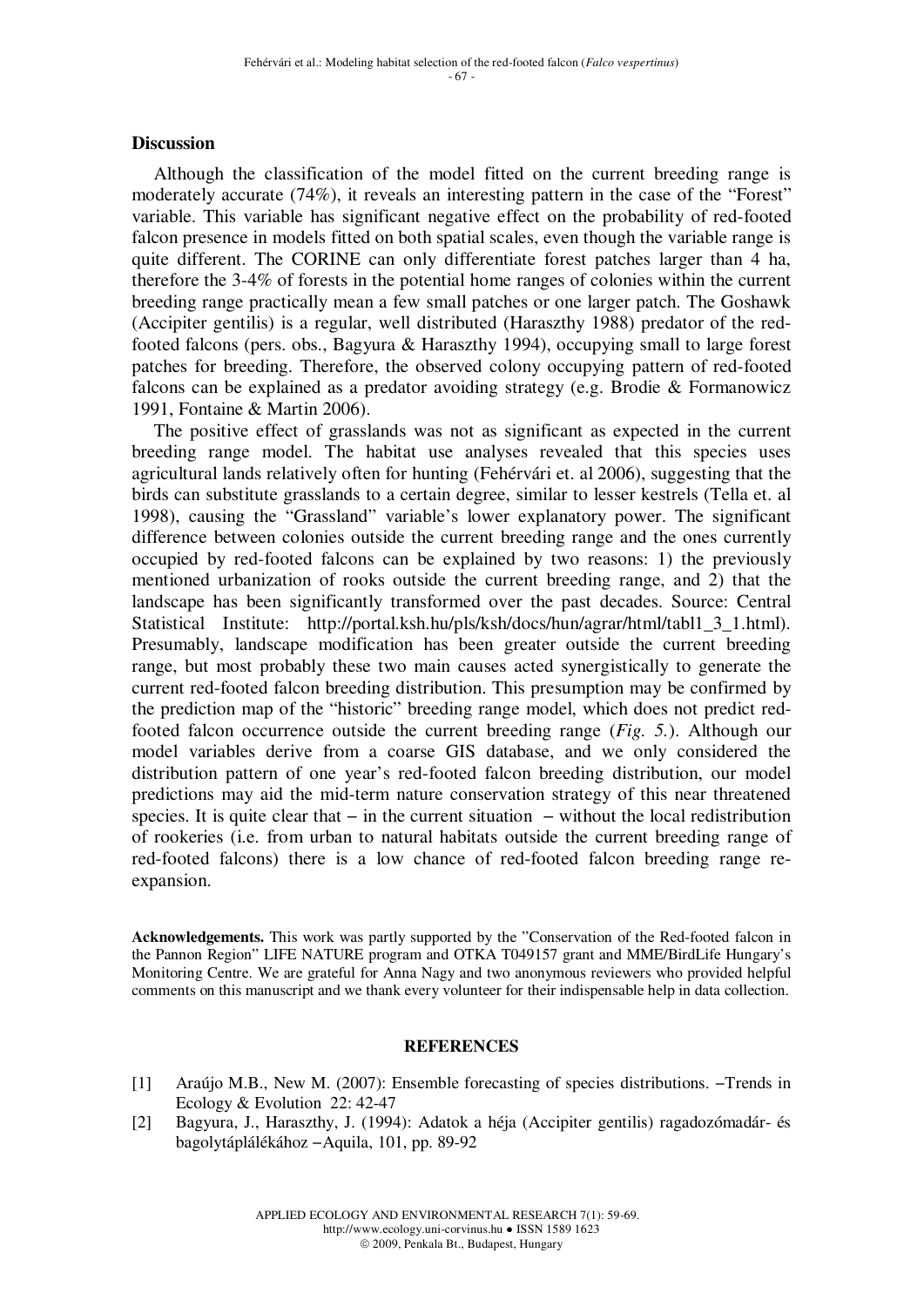- [3] Bagyura, J., Haraszthy, L., Szitta, T. (1996): Gyakorlati ragadozómadár-védelem. − Magánkiadás. ISBN: 9630462842
- [4] Bagyura, J., Palatitz, P. (2004): Fajmegőrzési tervek, Kék vércse (Falco vespertinus). − KvVM TvH.
- [5] Brodie, E.D., Formanowicz, D.R. (1991): Predator avoidance and antipredator mechanisms–distinct pathways to survival. − Ethol. Ecol. Evol. 3: 73–77.
- [6] Bustamante, J. (1997): Predictive models for Lesser kestrel Falco naumanni distribution abundance and extinction in southern spain. − Biological Conservation 80: 153-160.
- [7] del Hoyo, J., Elliot, A., Sargatal, J. (eds) (1994): Handbook of the Birds of the World. Vol. 2. New World Vultures to Guineafowl. − Lynx Edicions, Barcelona.
- [8] Elith, J., Graham, C. E., Anderson, R.P., Dudík, M., Ferrier, S., Guisan, A., Hijmans, R.J., Huettmann, F., Leathwick, J.R., Lehmann, A., Jin Li,. Lohmann, L.G., Loiselle, B.A., Manion, G., Moritz, C., Nakamura, M., Nakazawa, Y., Overton, J.M.M., Peterson, T.A., Phillips, S.J., Richardson, K., Scachetti-Pereira, R.,. Schapire, R.E., Soberón, J., Williams, S., Wisz, M., Zimmermann, N. (2006): Novel methods improve prediction of species' distributions from occurrence data. – Ecography 29 (2): 129–151.
- [9] Faraway, J. (2005): Extending the Linear Model with R − CRC Press
- [10] Fehérvári, P., Neidert, D., Solt, Sz., Kotymán, L., Szövényi, G., Soltész, Z., Palatitz, P. (2006): Kék vércse élőhely preferencia vizsgálat – egy tesztév eredményei. − Heliaca: 51- 59.
- [11] Fontaine, J. J., Martin, T. E. (2006): Parent birds assess nest predation risk and adjust their reproductive strategies. − Ecology Letters 9 (4): 428-434.
- [12] Franco, A.M.A, Palmeirim, J.M., Sutherland, W.J. (2007): A method for comparing effectiveness of research techniques in conservation and applied ecology. − Biological Conservation (134) 1: 96-105.
- [13] Franco, A.M.A, Sutherland, W.J. (2004): Modelling the foraging habitat selection of lesser kestrels: conservation implications of European Agricultural Policies. − Biological Conservation (120) 1: 63-74.
- [14] Garcia, J.T., Morales, M.B., Martinez, J. et al. (2006): Foraging activity and use of space by Lesser Kestrel Falco naumanni in relation to agrarian management in central Spain. − Bird Conservation International (16) 1: 83-95.
- [15] Groning, J., Krause, S., Hochkirch, A. (2007): Habitat preferences of an endangered insect species, Cepero's ground-hopper (Tetrix ceperoi). − Ecological Research 22(55): 767-773.
- [16] Guisan, A., Thuiller, W. (2005): Predicting species distribution: offering more than simple habitat models. – Ecology Letters 8 (9): 993-1009.
- [17] Haraszthy, L. (1981) Contributions to the quantity conditions and hatching biology of red-foot falcons hatching in the Hortobagy 1973. − Aquila. 1981; 87: 117-122.
- [18] Haraszthy, L. (ed) (1998): Magyarország madarai − Mezőgazda Kiadó, Budapest.
- [19] Horváth, L. (1964): A kék vércse (Falco vespertinus L.) é s a kis őrgébics (Lanius minor Gm.) élettörténetének összehasonlító vizsgálata II. A fiókák kikelésétől az őszi vonulásig − Vertebrata Hungarica VI. 1-2.
- [20] Kalotás, Zs. (1984): A vetési varjú (Corvus frugilegus) állományfelmérése Magyarországon 1980 tavaszán. − Puszta (2)11: 109-121.
- [21] Kalotás, Zs. (1987): A vetési varjú (Corvus frugilegus L.) hazai állományának felmérése 1984 tavaszán. − Állattani közlemények 74 (1-4): 65-76.
- [22] Kalotás, Zs., Nikodémusz, E. (1981): Szelektív varjúirtás lehetősége a 3-klór-4 metilanilin-hidroklorid anyaggal. 1. Etetési és szabadföldi vizsgálatok a vetési varjún (Corvus frugilegus L.). − Állattani közlemények 68(1-4): 89-96.
- [23] Keve, A. Szijj, J. (1957): Distribution, biologie et alimentation du Faucon kobez Falco vespertinus L. en Hongrie − Alauda 25(1): 1-23.